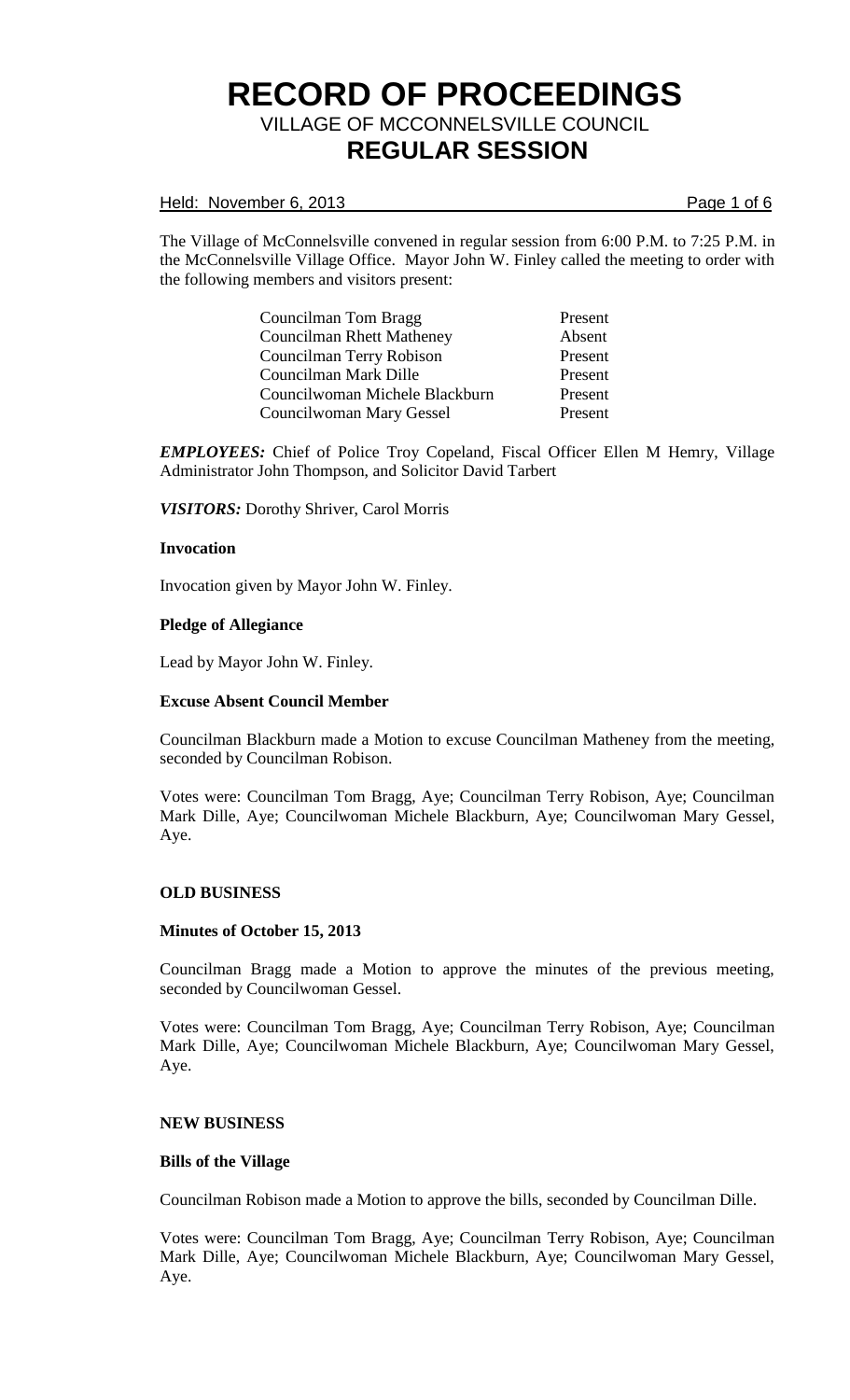Held: November 6, 2013 **Page 2 of 6** 

## **Public Participation**

Ms. Dorothy Shriver addressed council regarding the Christmas decorations that are stored in her barn. Ms. Shriver stated they would like to find someone to put them up again this year; and, she will not be able to store them once the Christmas season is over.

Ms. Shriver has headed this up for several years and would like to donate all of the decorations to a group or somone and have them take it over. They advertised last year for someone to take it over and no one responded.

Mayor Finley stated he appreciated everything she and her group has done over the years and hopefully we will be able to help find someone to take this project over.

Ms. Shriver stated if no one here will do so; she will be donating them to Columbus.

## **6:11 P.M. Tim Bragg entered the Council Meeting.**

## **Mayor John W. Finley**

Mayor Finley reported October Mayor's Court receipts as follows: Village - \$2,970.00; Morgan County Treasurer - \$15.00; Treasurer of State – \$522.00 for a total of \$3,507.00. Mayor Finley reported October Income Tax receipts as \$42,523.26. Mayor Finley reported October Parking Meter receipts as follows: Fines - \$230.01; Meters - \$1,381.44 for a total of \$1,611.45.

Mayor Finley reported the cut-off date for spending will be December 6, 2013. The only exception is for an emergency and a separate purchase order much be cut regardless of the dollar amount.

Mayor Finley reported he received a letter from the Ohio Department of Transportation in reference to bridge inspection reports. Mayor Finley passed the letter around for Council to view.

Mayor Finley reported one of his goals is for a new Village Hall. Mayor Finley has been speaking with Senators and Congressmen seeking any possible grants or funds available to help purchase one.

Mayor Finley stated in order to get to the point of applying for any grants or loans; we must have a projected cost. Mayor Finley stated he is bringing this request to Council to get their approval for him to work with an architect to get a set of drawings and a builder's estimate, at a cost of around \$2,000. Mayor Finley stated once he received the layout of the office, he would bring it back to Council. Mayor Finley stated he has a list of basic items he will go over with the architect as to what our needs would be.

Councilwoman Gessel made a Motion to allow the Mayor to work with an Architect to draw up plans for a new Village Hall at a cost of \$2,000; seconded by Councilman Robison.

Votes were: Councilman Tom Bragg, Aye; Councilman Terry Robison, Aye; Councilman Mark Dille, Aye; Councilwoman Michele Blackburn, Aye; Councilwoman Mary Gessel, Aye.

## **Ordinance 13-19**

Mayor Finley introduced Ordinance 13-19, AN ORDINANCE AUTHORIZING THE PROPER VILLAGE OFFICIAL TO ALLOW AN ENCROACHMENT TO THE VILLAGE OF MCCONNELSVILLE'S RIGHT-OF-WAY AND DECLARING AN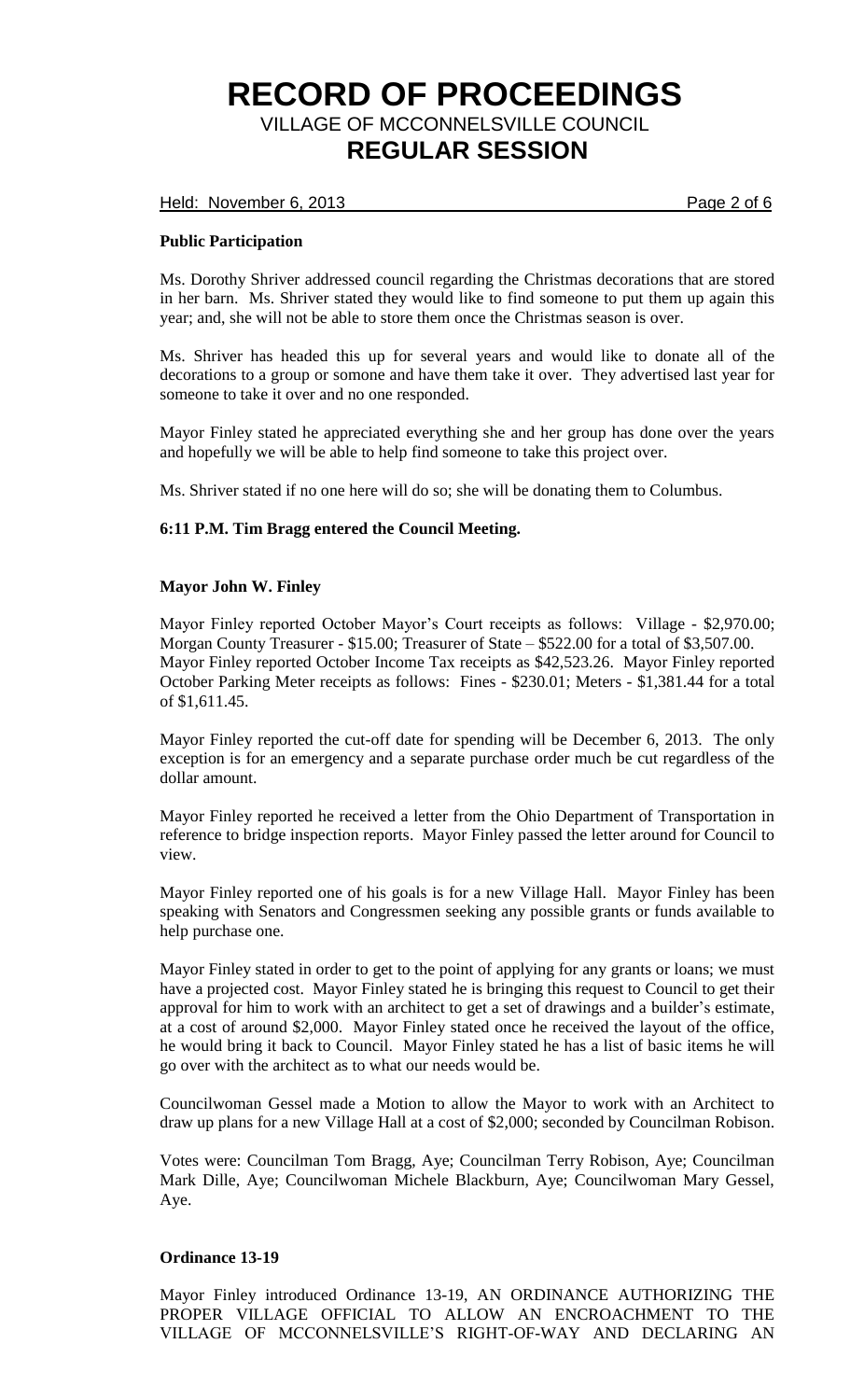Held: November 6, 2013 **Page 3 of 6** 

EMERGENCY.

Councilman Dille made a Motion to suspend the rules requiring three separate and disctinct readings and place on emergency measure, seconded by Councilwoman Blackburn.

Votes were: Councilman Tom Bragg, Aye; Councilman Terry Robison, Aye; Councilman Mark Dille, Aye; Councilwoman Michele Blackburn, Aye; Councilwoman Mary Gessel, Aye.

Councilwoman Blackburn made a Motion to adopt Ordinance 13-19 on emergency measure, seconded by Councilwoman Gessel.

Votes were: Councilman Tom Bragg, Aye; Councilman Terry Robison, Aye; Councilman Mark Dille, Aye; Councilwoman Michele Blackburn, Aye; Councilwoman Mary Gessel, Aye.

Ordinance 13-19 was duly adopted.

### **Village Administrator John Thompson**

Village Administrator Thompson reported the UV and screen have been installed and is operating pretty much full-time now; additional wiring with the Scada system is still needed. Village Administrator Thompson stated we are going to upgrade our current Scada System, as it currently doesn't call us out on all problems.

Village Administrator Thompson reported the sidewalk project on Riverside is now complete. The wall is up; however, we ran out of the blocks and the supplier does not currently have anymore and are not sure when they will come in. If they are not in soon; it may be Spring before the project is finished.

Village Administrator Thompson reported he met with Burgess and Niple regarding the Hawk Sewer Plant. The cost to evaluate what is there and come up with options is estimated to be around \$8,000. Village Administrator Thompson stated once we sign the contract with Burgess and Niple he will contact EPA to see what we can do.

Village Administrator Thompson reported he met with Buckeye Hills to check for any funding options and it does not look good due to the situation it is in. This is a site specific project and most of the grants are for low to moderate income projects; however, he is still looking.

Mayor Finley reported he and the Village Administrator met with the National Guard regarding the Hawk Treatment Facility to see if they had any options or money to assist us. They said they did not have any money; but, they may have some suggestions. We will be keeping in touch with their personnel and they will do what they can. Mayor Finley stated he did let them know there will probably be an increase in their bills to help offset these costs.

Village Administrator Thompson stated the National Guard has other places facing the same situation we have here.

Village Administrator Thompson stated it will probably be after the first of the year before we have anything from Burgess and Niple. Village Administrator Thompson stated EPA is working with us since we are progressing forward.

Village Administrator Thompson reported the employee's life insurance has been turned over to Dearborn National. By making this change, there was an 18% cost savings.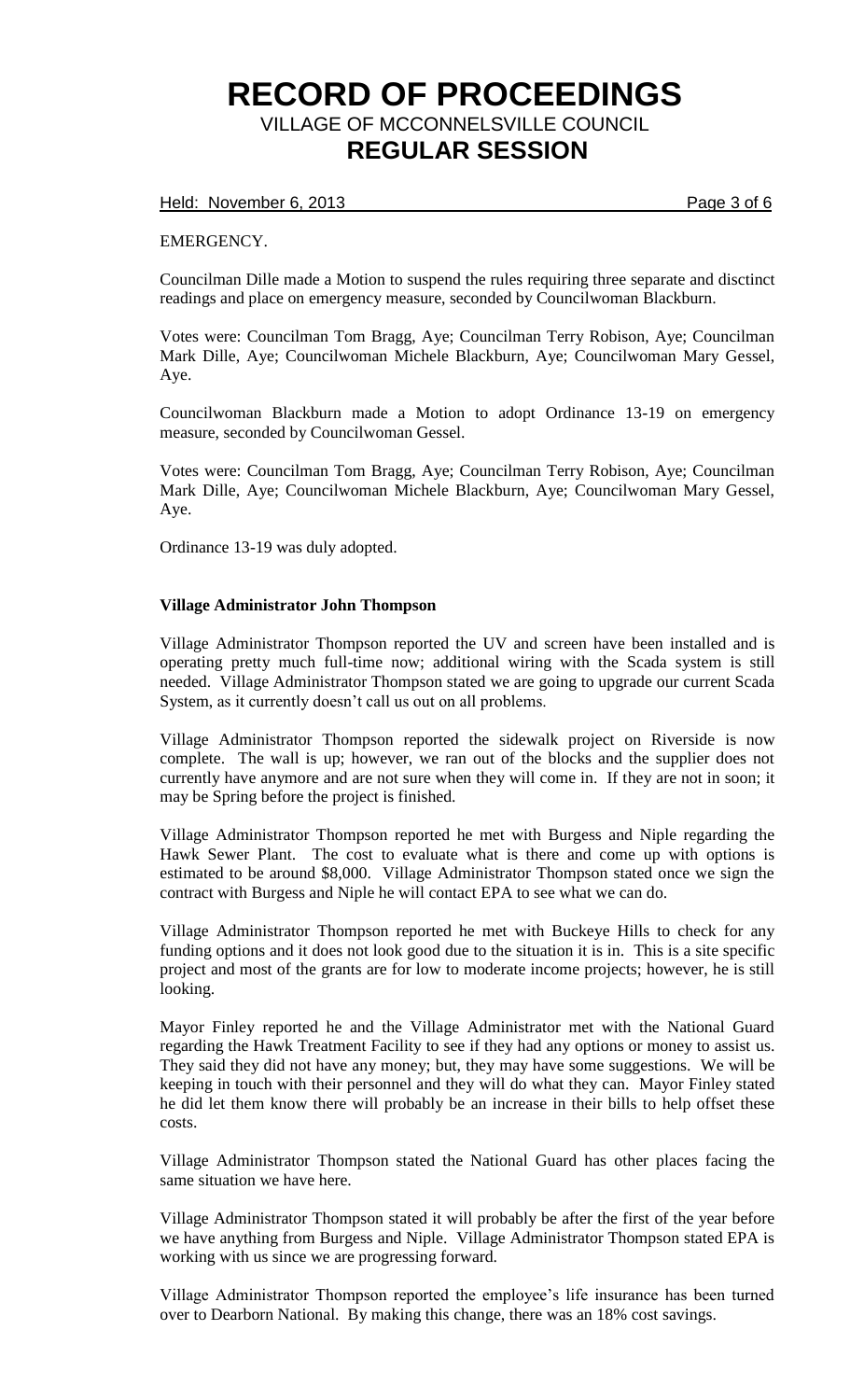### Held: November 6, 2013 **Page 4 of 6**

Councilwoman Blackburn stated she would like to see these changes go through a committee so they know what is going on.

Village Administrator Thompson reported he attended the Sub-Committee meeting for Issue I road paving. The Village went in with the County and that group scored first in points for the County. It was then taken to Buckeye Hills and prioritized; if everything stays the same as in the past, there will be a good chance we will be funded.

Village Administrator Thompson reported we are having some issues with one of our pumps at the Kennebec Booster Station. The pumps are around 30 years old and we are having difficulty repairing it; it is working, but we still have concerns. He is looking at replacing one pump this year and the other one in the next year or two.

Village Administrator Thompson reported the Opera House HVAC project cost ranges from \$32,000 to \$102,000; depending on what we are going to do. Village Administrator Thompson stated he had a meeting with them yesterday and the grant proposal must be in by November 15<sup>th</sup>. Village Administrator Thompson stated in regards to the HVAC project; we have some funding for this and are looking to get additional funding.

Village Administrator Thompson reported Shelly and Sands started the paving project today, Fifth Street is milled and ready for paving tomorrow; then, they will begin on the alleys.

Village Administrator Thompson reported he met with the Commissioners and the Planning Committee today regarding water run off issues, and how we can resolve these in the future. Discussion was made regarding holding and retention ponds on subdivisions and developments. The Planning Commission is going to come up with a proposal on an issue at the North End of town. Village Administrator Thompson stated in the near future we will have to come up with a plan for run off.

Village Administrator Thompson stated we are having an issue with a trailer in town; he has discussed it with our Village Solicitor. According to our current ordinance, there are certain requirements they will have to meet; if a variance is needed, they will be addressing it with Council.

Councilman Dille stated he is still having some water pressure issues at his home. Councilman Dille stated the Village crew did a good job finding the leak on the water line.

Councilwoman Blackburn reported someone contacted her regarding the utility pole at Morris Drive and Kennebec. It is still leaning from where it was hit with snow plow last year.

## **Recreation & Buildings Committee**

Councilman Dille stated he was unable to attend the last Park Board meeting. Councilman Dille reported he has been in contact with Jason Givens with the Little League in Junction City; he has a lot of information we can gather from him. They put lights around their field for around \$1,200. Councilman Dille stated he has been in contact with the Board President, Kevin Morrow; and, they are working together to possibly fix our lighting problem.

Councilman Dille questioned the Village Administrator if he had a chance to look at the roll up windows at the park. Village Administrator Thompson stated yes, he and Chris Apperson have; however, they haven't gotten them fixed as of yet.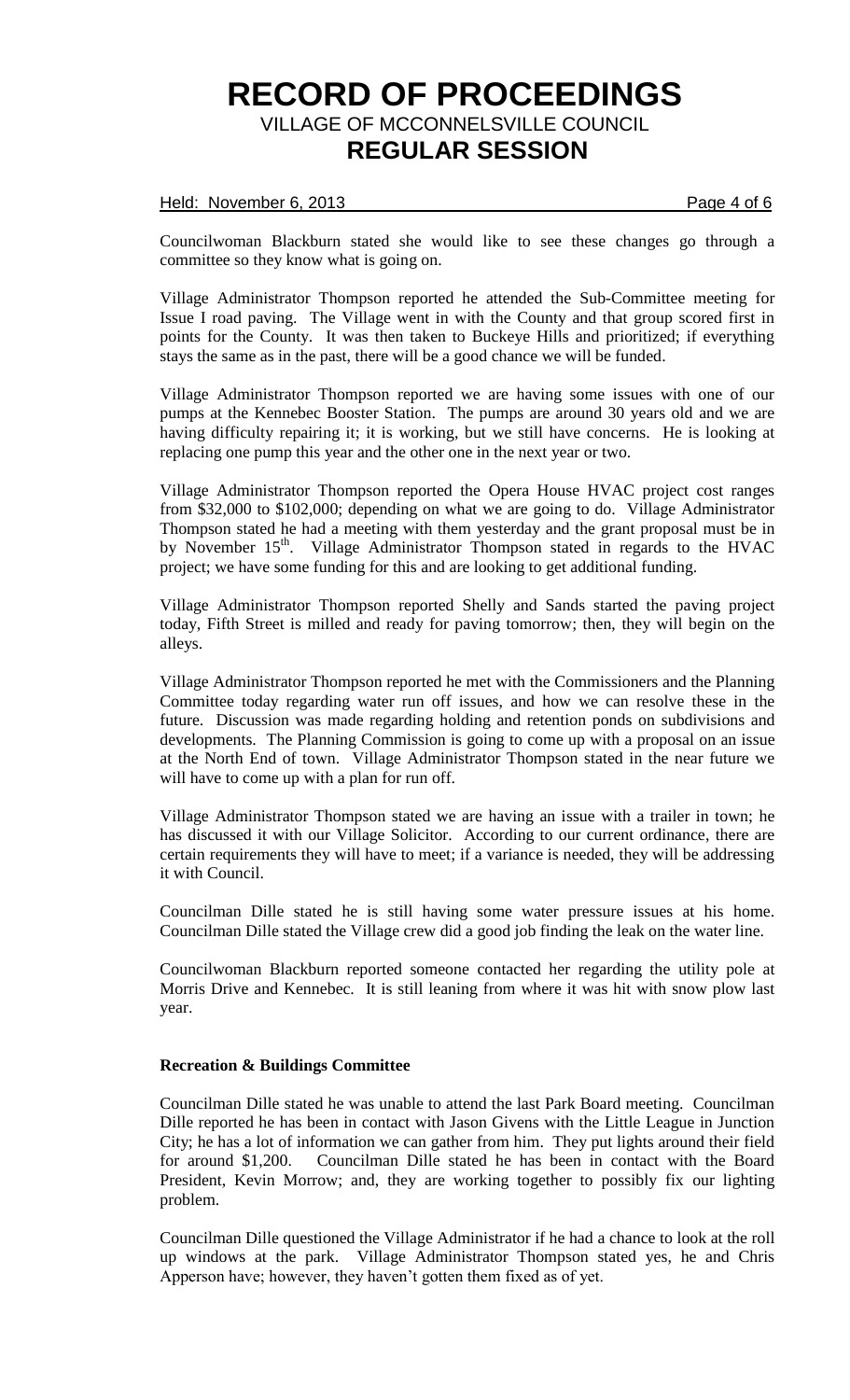Held: November 6, 2013 **Page 5 of 6** 

## **Public Utilities Committee**

Councilman Robison reported the next Joint Public Utility meeting will be held on November 18, 2013 at 7:00 P.M. at Malta Village.

## **Finance Committee**

Councilwoman Blackburn reminded everyone of the Special Meeting on November 12, 2013 to work on the budget for 2014. Councilwoman Blackburn stated she would like incoming Councilman Darrell Newton to attend. Councilman Robison stated he would contact him.

## **Public Safety Committee**

Councilman Robison stated he feels there has been ample time to get the house down on Union Avenue. Councilman Robison stated it is more of a safety issue now than it was before. One floor fell in on someone; and, one wall is bowed out toward the sidewalk. Councilman Robison questioned if it was something the Village needs to look at and possibly knock it down; then, bill them for time and equipment.

Mayor Finley asked the Village Administrator and Chief of Police to talk to them about this tomorrow.

Councilman Dille reported he attended the Trick-or-Treat that was done around the Square. Everyone thought it was nice and enjoyed it. He feels we should continue doing it each year.

Councilwoman Blackburn reported the Key Club received 30 bags of groceries for the food pantry.

## **Technology and Website Committee**

Councilman Robison reminded everyone to let him know when there were boil alerts so he could post them on the website.

## **Executive Session**

Councilman Robison made a Motion to go into Executive Session to discuss Village property; seconded by Councilwoman Gessel.

Votes were: Councilman Tom Bragg, Aye; Councilman Terry Robison, Aye; Councilman Mark Dille, Aye; Councilwoman Michele Blackburn, Aye; Councilwoman Mary Gessel, Aye.

Council went into Executive Session at 7:12 P.M. with no other business to discuss when coming back out. Mayor Finley requested Fiscal Officer Hemry, Village Administrator Thompson; and, Solicitor Tarbert to attend the Executive Session.

Councilman Robison made a Motion to come out of Executive Session; seconded by Councilman Dille.

Votes were: Councilman Tom Bragg, Aye; Councilman Terry Robison, Aye; Councilman Mark Dille, Aye; Councilwoman Michele Blackburn, Aye; Councilwoman Mary Gessel, Aye.